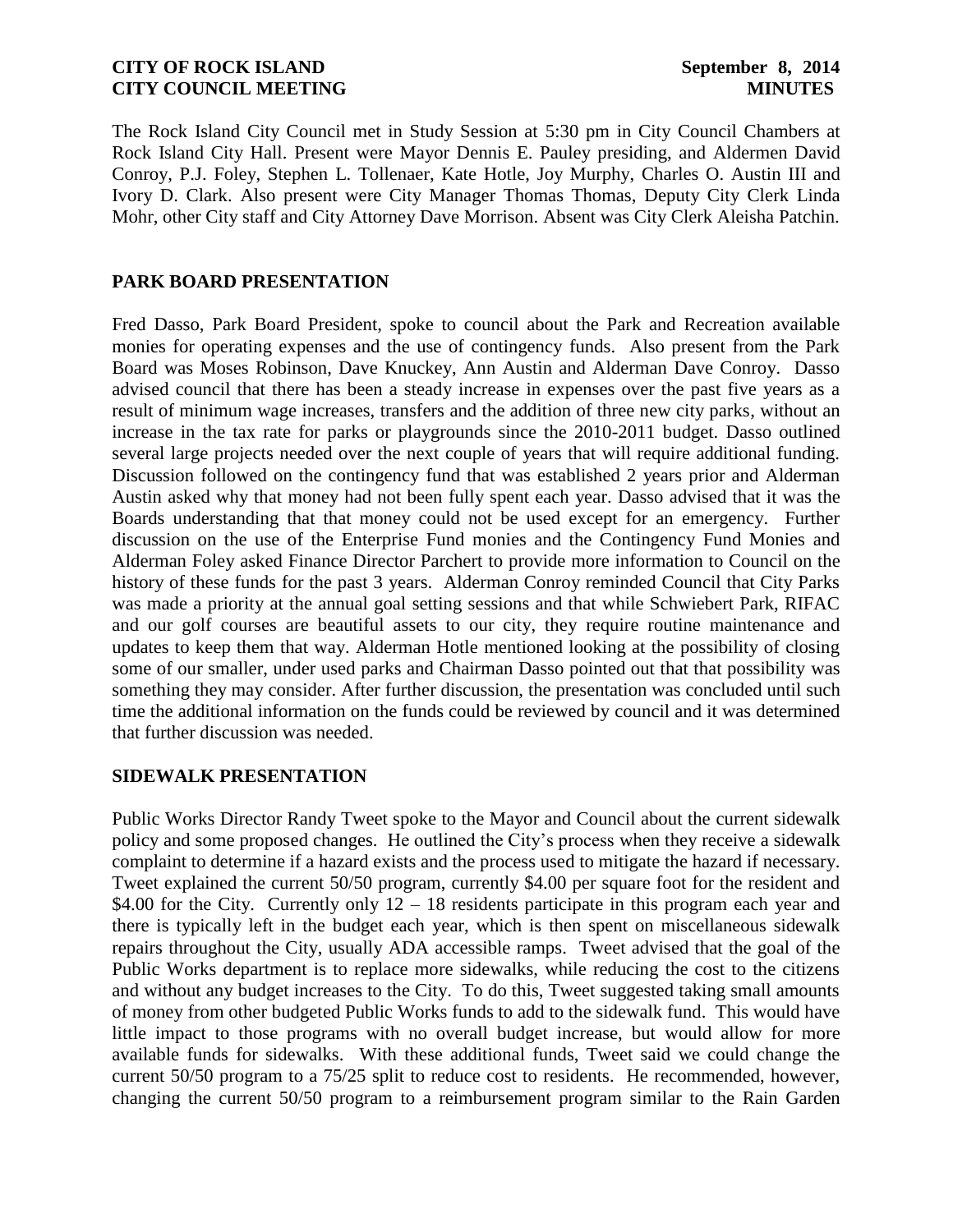program. This would allow the resident to use a contractor of their choice and be reimbursed at \$4.00 a square foot, ultimately resulting in a lower cost to the resident. Alderman Murphy asked, if a homeowner cannot currently afford to participate in the 50/50 program by paying half the cost, how would they be able to afford to pay for the whole sidewalk upfront before getting reimbursed? After further discussion, Tweet stated another recommendation was an ordinance change to allow unlicensed citizens to repair their adjacent sidewalk (flat sections only) themselves after obtaining a bond fee and permit fee. Alderman Foley suggested that the total amount of monies available for sidewalks be divided among the seven wards for the aldermen to decide which sidewalks were a priority in their wards to be fixed that year. Alderman Hotle mentioned that she didn't think that would work because the needs and the number of sidewalks varied greatly from ward to ward. Alderman Murphy stated she felt sidewalks around all schools should be a priority. After more discussion, the presentation was concluded until a later date due to time constraints.

# **ADJOURNMENT**

A motion made by Alderman Foley and seconded by Alderman Clark to adjourn the meeting carried by the following Aye and No vote. Those voting Aye being; Alderman Conroy, Alderman Foley, Alderman Tollenaer, Alderman Hotle, Alderman Murphy, Alderman Austin and Alderman Clark; those voting No, none. The meeting was adjourned at 6:36 pm.

Linda K. Mohr, Deputy City Clerk

 $\overline{\phantom{a}}$  , which is the set of the set of the set of the set of the set of the set of the set of the set of the set of the set of the set of the set of the set of the set of the set of the set of the set of the set of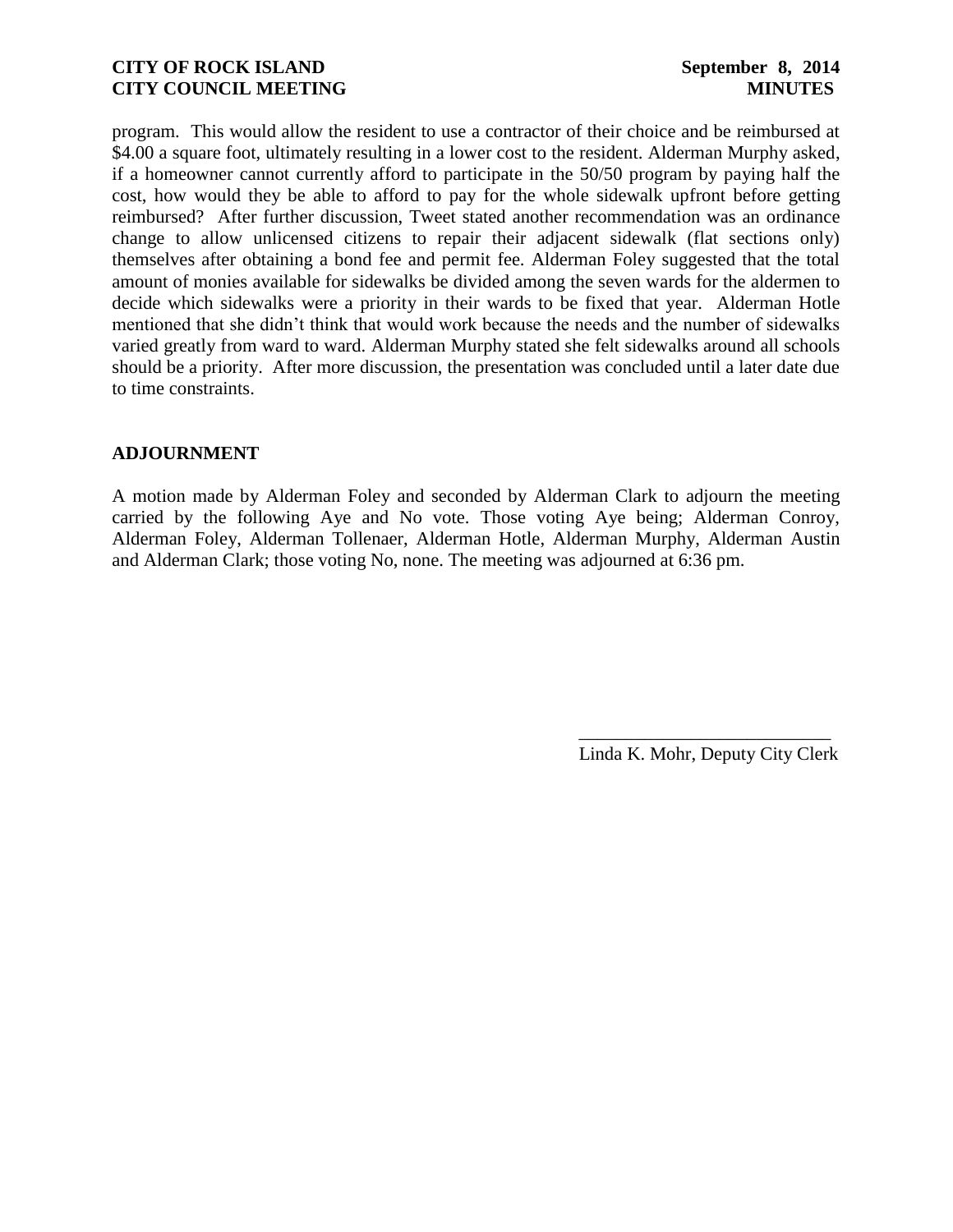Rock Island City Council met in regular session at 6:45 pm in Council Chambers of Rock Island City Hall. Present were Mayor Dennis E. Pauley presiding, and Aldermen David Conroy, P.J. Foley, Stephen L. Tollenaer, Kate Hotle, Joy Murphy, Charles O. Austin III and Ivory D. Clark. Also present were City Manager Thomas Thomas, Deputy City Clerk Linda Mohr and City Attorney Dave Morrison.

### Introductory Proceedings

Mayor Pauley called the meeting to order and led in the Pledge of Allegiance. Alderman Austin gave the Invocation.

# Agenda Item #5 **Minutes of the meeting of August 25, 2014.**

A motion was made by Alderman Foley and seconded by Alderman Conroy to approve the Minutes of the meeting of August 25, 2014 as printed. The motion carried by the following Aye and No vote; those voting Aye being; Alderman Foley, Alderman Tollenaer, Alderman Hotle, Alderman Murphy, Alderman Austin, Alderman Clark and Alderman Conroy; those voting No, none.

### Agenda Item #6

## **Update Rock Island by Mayor Pauley.**

Mayor Pauley invited citizens to catch a little funk, soul, blues, country and pop with the free "Thursday Night Groove" concert series at Schwiebert Riverfront Park. The evening begins at 6:00 pm with the opening of beer sales, served by Bent River and pizza slices for sale by sponsor Rock Island Happy Joe's. Thursday, September 11, 2014 will feature Funktastic 5 on the stage at 7:00 pm. Guests are encouraged to bring lawn chairs. Outside alcohol is not permitted. For more information about the series, please call (309) 732-7275.

Mayor also mentioned the Hometown Teams Exhibit that slides into home with a touring exhibit from the Smithsonian Institution Museum showcasing our Rock Island County sports heritage! September 13 from 11:00 am to 1:00 pm at the Main Library downtown will be the official breaking of the tape, complete with tailgate hot dogs in the parking lot, a pep band performance, and guided tours. Bring the kids for a special Saturday baseball storytime at 11:00 am**,** featuring a visit from Rascal the River Bandit. In addition to the Smithsonian exhibit on our 1st and 2nd floors of the Main Library, make sure to tour the rest of the library for a local look at our "Small Town Roots of Big Time Sports." Exhibits include memorabilia from a local man's time as a NFL replacement referee, school trophies and photos, memories of the Rock Island Independents, professional Tri-Cities Blackhawks and QC Thunder basketball, and a look at the places where we play. You can view the Smithsonian exhibit, for six weeks, from September 13 to October 25. All programs and exhibits are free and open to the public.

Mayor Pauley continued, commenting how the grass just got greener at Saukie. Only \$23 gets you a cart and 18 holes of golf anytime after 10:00 am at Saukie Golf Course. A great deal on a course that is in great shape. Call (309) 732-2278 for a tee time. At Highland Springs, every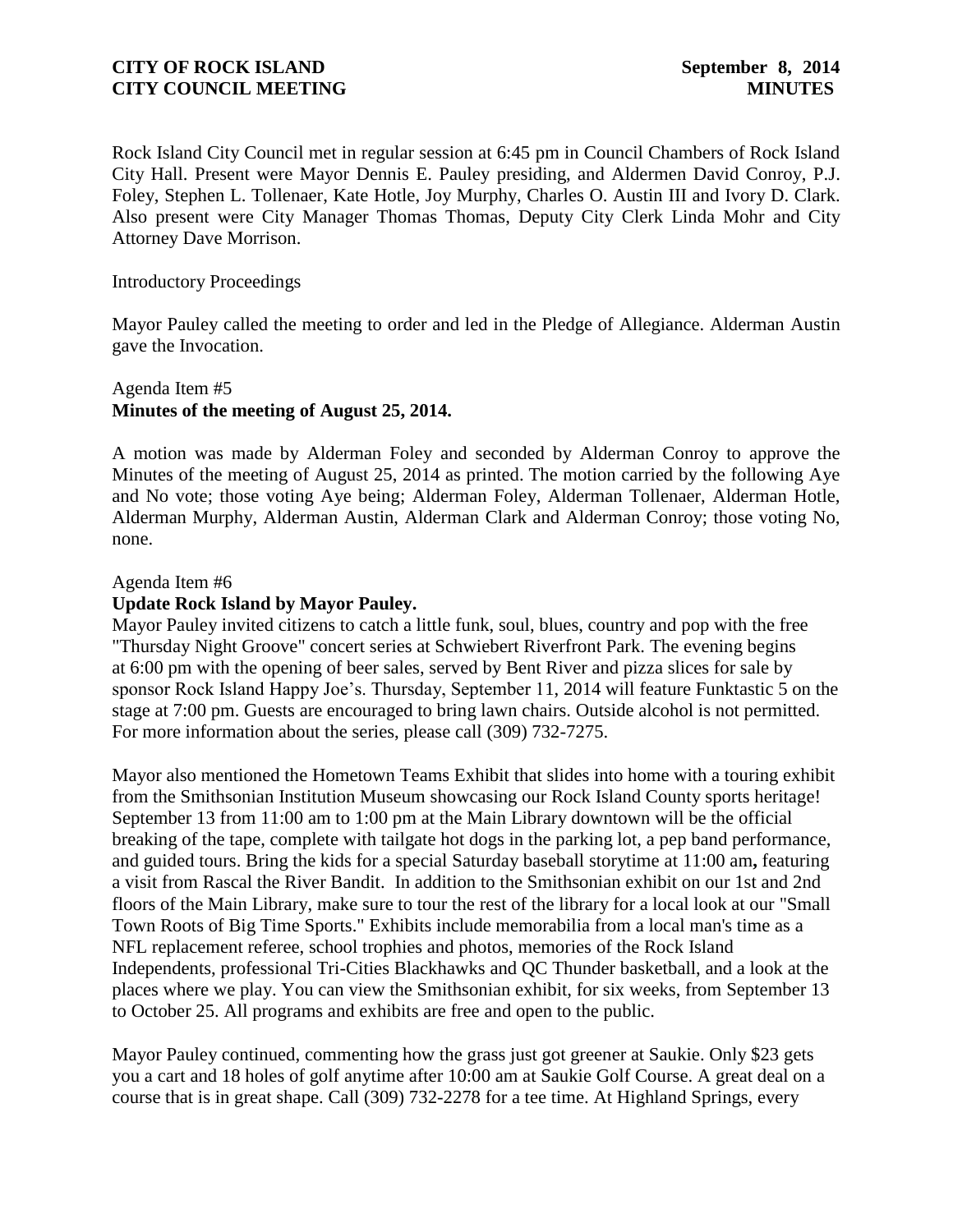Monday and Wednesday you can play 18 holes with a cart for just \$25. Call (309) 732-7277 to schedule a tee time.

Lastly, the Mayor advised that the City of Rock Island has contracted with Houseal Lavigne Associates, LLC to develop a new Downtown Revitalization Plan that will direct growth, investment, and development in the downtown area over the next 10 years. The Plan will answer: "What should our Downtown look like in 10 years and how do we get there?" The success of this effort will depend on engaging the community, so extensive outreach will be conducted throughout the seven month planning process. One way to participate is through an interactive project website that provides information on the planning process, online forum, interactive mapping activity, as well as updates on community meetings and links to draft plan documents. The website can be accessed at www.rigov.org under the City Clicks heading.

### Agenda Item #7

Presentation of the 2014 auditor's report by Sarah Bohnsack, Bohnsack and Frommelt, LLP Sarah Bohnsack spoke and presented a power point presentation to council regarding the 2014 auditor's report.

## Agenda Item #8

### Public Hearing

Mayor Pauley closed the regular meeting at 6:55 and opened a public hearing regarding the Citizen's Advisory Committee's recommendation for the Community Development Block Grant allocations. Jerry Wolking, 32 Brittney Lane, Rock Island, Vice Chairman of the committee spoke, advising that he was there to represent Chairman Lori Roderick, who could not attend due to a death in the family, and the rest of the committee. Wolking read a letter from Roderick, advising that this year, the committee budgeted \$902,000 for this round of CDBG allocations, which represents an anticipated 5% decrease in funds from the 2014-2015 grant year. However, the Committee received funding requests for a total of \$1,224,425, creating a shortfall of \$322,425. The letter advised that the committee recognized every applicant's full request for administrative and program costs could not be accommodated, therefore, after thoughtful discussion, the Committee agreed that although the services provided by the Martin

Luther King, Jr. Center represent high quality and useful programming, the focus of the limited funding was put on those programs that provide the greatest impact for the highest number of residents. Therefore, the letter continued, the Committee recommended allocating a portion of CDBG funding to the King Center's After School Program, Summer Day Camp and ACTIVE Club programs, but elected not to fund the Rock Island Boxing Club, Rock Island Athletic Club and the GATEWAY experience. The letter also noted that the total allocation of \$128,568 for the three funds that were funded represents an increase of 7% over last year's funding.

Mayor Pauley asked if anyone wished to speak in favor of the committee's recommendation and when no one spoke, he asked if anyone wished to speak in opposition. Dwight Ford, Martin Luther King Jr. Center Director, spoke. Ford thanked the committee for their recommendations and asked the council to reconsider funding for the Boxing Club and the Gateway program. He further detailed what these programs did and how they assisted the youth in the area. Ford stated that he understood that CDBG money was tight and that he hoped he would be granted some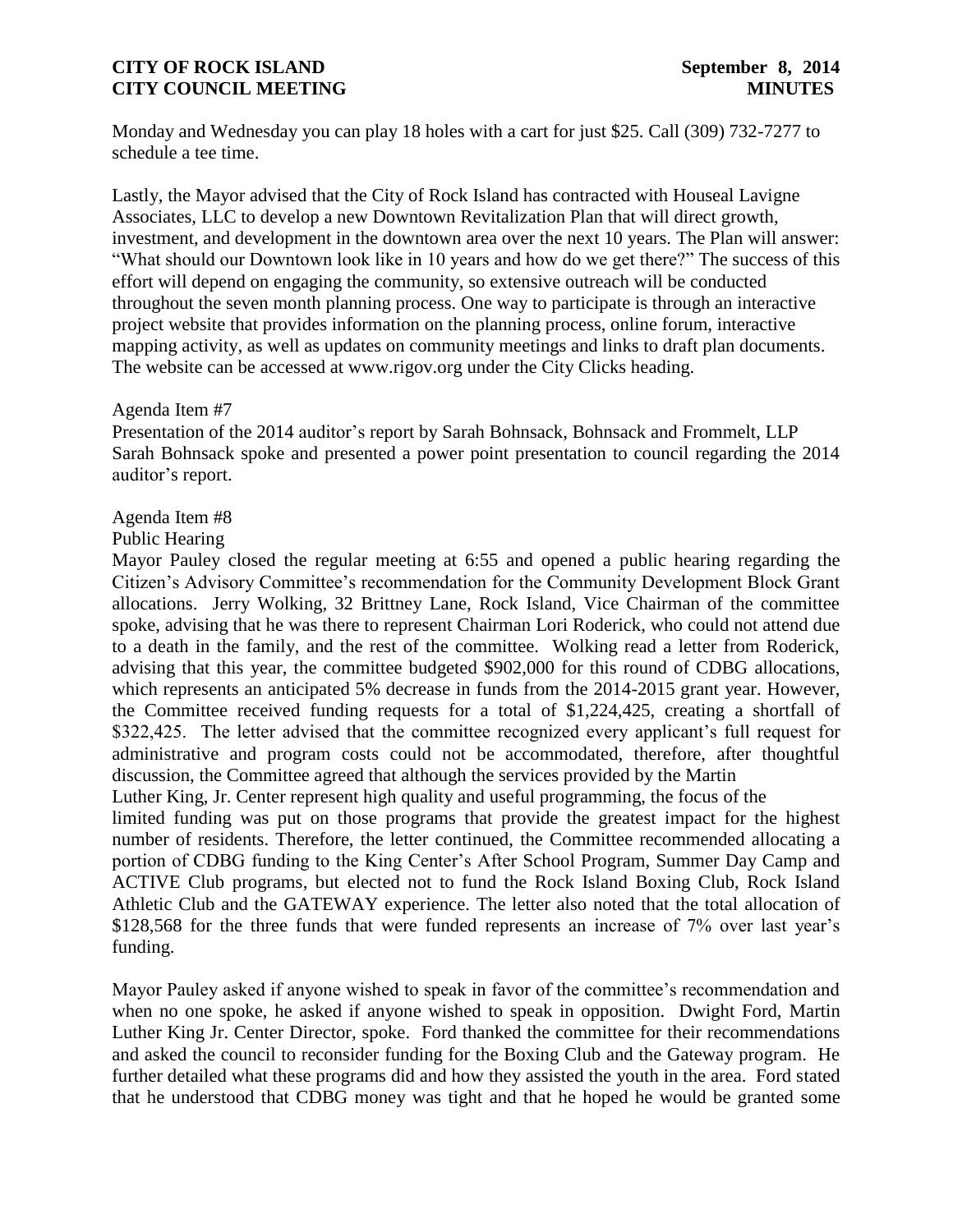leeway to move the money he was allocated around to help with the programs that were not funded. Mayor Pauley advised that the City would have to look into that further before allowing grant money to be moved from one fund to another. Council further discussed the recommendations and Mayor Pauley advised that the item would be placed the September 15<sup>th</sup> agenda as recommended by the committee for a vote. The public hearing was adjourned at 7:17pm.

Regular meeting reconvened at 7:17 pm.

Agenda Item #9

A Special Ordinance removing a handicapped parking space at 1529 40<sup>th</sup> Street.

Alderman Tollenaer moved and Alderman Murphy seconded to consider, suspend the rules and pass the ordinance. The motion carried by the following Aye and No vote; those voting Aye being; Alderman Foley, Alderman Tollenaer, Alderman Hotle, Alderman Murphy, Alderman Austin, Alderman Clark and Alderman Conroy; those voting No, none.

### Agenda Item #10

A Special Ordinance establishing a no parking zone at 2122 25 Avenue – 20 feet east of the entrance and 25 feet west of the driveway. Alderman Tollenaer moved and Alderman Hotle seconded to consider, suspend the rules and pass the ordinance. The motion carried by the following Aye and No vote; those voting Aye being; Alderman Foley, Alderman Tollenaer, Alderman Hotle, Alderman Murphy, Alderman Austin, Alderman Clark and Alderman Conroy; those voting No, none.

Agenda Item #11

### CLAIMS

It was moved by Alderman Foley and seconded by Alderman Austin to accept the following reports and authorize payments as recommended.

- a. [Report from the Human Resources Department regarding payment in the amount of](http://www.rigov.org/DocumentCenter/View/7543)  [\\$7,393.49 to Dave Morrison for legal services rendered for the month of August.](http://www.rigov.org/DocumentCenter/View/7543)
- b. [Report from the Human Resources Department regarding payment in the amount of](http://www.rigov.org/DocumentCenter/View/7551)  [\\$1,617.71 to MidAmerican Energy Company for a general liability claim.](http://www.rigov.org/DocumentCenter/View/7551)
- c. [Report from the Public Works Department regarding payment #1 in the amount of](http://www.rigov.org/DocumentCenter/View/7541)  [\\$138,367.59 to Langman Construction Inc. for the](http://www.rigov.org/DocumentCenter/View/7541) 2014 Catch Basin and Manhole [Program \(188\).](http://www.rigov.org/DocumentCenter/View/7541)
- d. [Report from the Public Works Department regarding payment #9 in the amount of](http://www.rigov.org/DocumentCenter/View/7542)  [\\$417,793.65 to Gilbane Building Company for the Rock Island](http://www.rigov.org/DocumentCenter/View/7542) Police Department [preconstruction services provided through August 31, 2014 \(189\)](http://www.rigov.org/DocumentCenter/View/7542)
- e. [Report from the Public Works Department regarding payment #1 in the amount of](http://www.rigov.org/DocumentCenter/View/7540)  [\\$12,978.90 to Otto Baum Company, Inc. for repair services provided on the Rock Island](http://www.rigov.org/DocumentCenter/View/7540)  [Police Department through August 31, 2014 \(186\).](http://www.rigov.org/DocumentCenter/View/7540)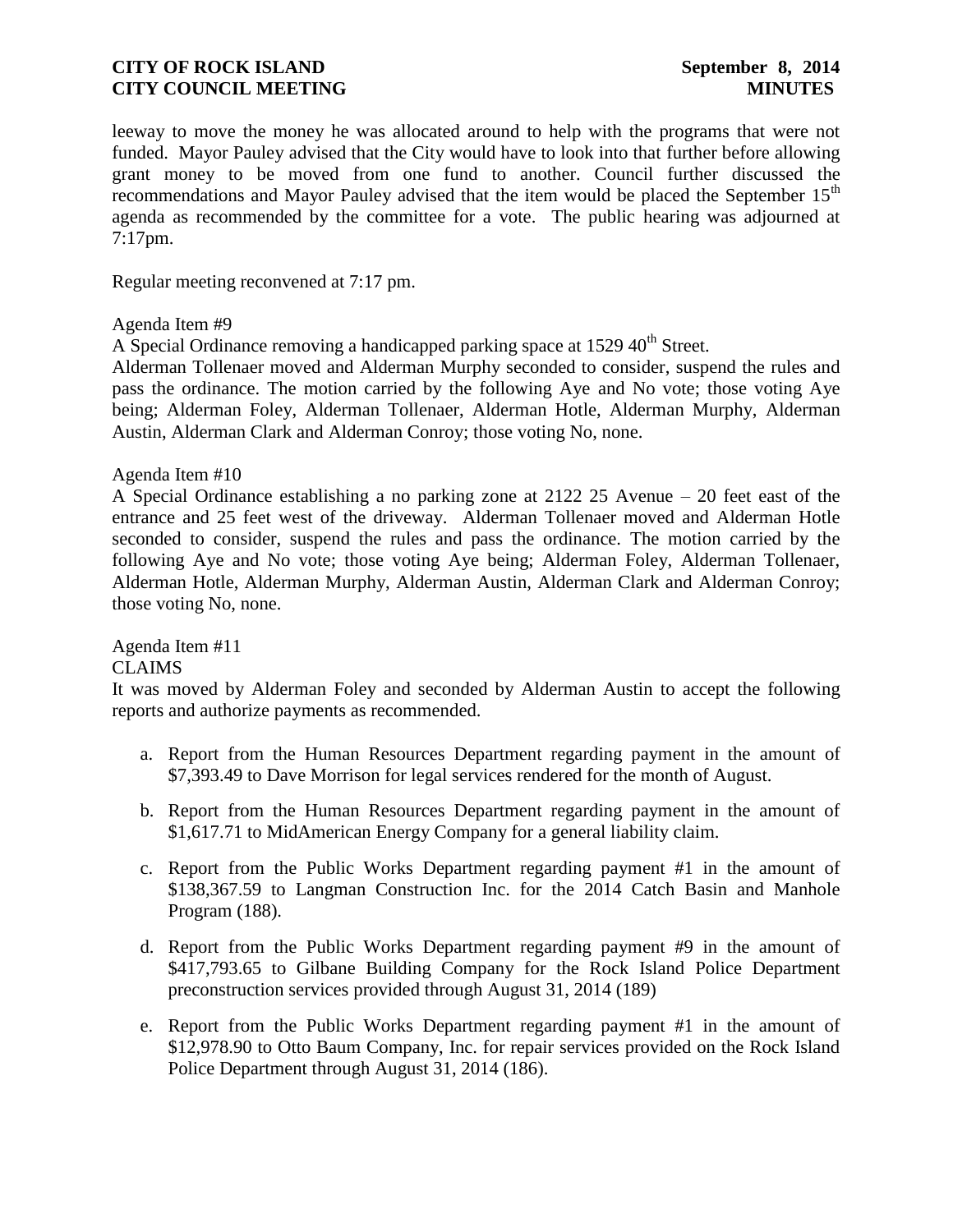The motion carried by the following Aye and No vote; those voting Aye being; Alderman Foley, Alderman Tollenaer, Alderman Hotle, Alderman Murphy, Alderman Austin, Alderman Clark and Alderman Conroy; those voting No, none.

#### Agenda Item #12

[Claims for the weeks of August 22 through August 28 in the amount of \\$1,145,017.91](http://www.rigov.org/DocumentCenter/View/7528) and [August 29 through September 4 in the amount of \\$865,894.97,](http://www.rigov.org/DocumentCenter/View/7555) and [payroll for the weeks of](http://www.rigov.org/DocumentCenter/View/7552)  [August 18 through August 31, in the amount of \\$1,311,898.86.](http://www.rigov.org/DocumentCenter/View/7552) It was moved by Alderman Foley and seconded by Alderman Clark to allow the claims and payroll. The motion carried by the following Aye and No vote; those voting Aye being; Alderman Foley, Alderman Tollenaer, Alderman Hotle, Alderman Murphy, Alderman Austin, Alderman Clark and Alderman Conroy; those voting No, none.

### Agenda Item #13

[Report from the Public Works Department regarding bids for the 2014](http://www.rigov.org/DocumentCenter/View/7538) Hot-in-Place [Program, recommending the bid be awarded to Asphalt Surface Recycling, Inc. in the](http://www.rigov.org/DocumentCenter/View/7538)  [amount of \\$237,894.69.](http://www.rigov.org/DocumentCenter/View/7538) It was moved by Alderman Murphy and seconded by Alderman Foley to accept the following reports and authorize payments as recommended. The motion carried by the following Aye and No vote; those voting Aye being; Alderman Foley, Alderman Tollenaer, Alderman Hotle, Alderman Murphy, Alderman Austin, Alderman Clark and Alderman Conroy; those voting No, none.

#### Agenda Item #14

[Report from the Community and Economic Development Department regarding bids for the](http://www.rigov.org/DocumentCenter/View/7530)  [demolition of seven residential properties and one commercial property, recommending the](http://www.rigov.org/DocumentCenter/View/7530)  bid be awarded to H. Coopman [Trucking and Excavating in the amount of \\$159,830.00.](http://www.rigov.org/DocumentCenter/View/7530) It was moved by Alderman Hotle and seconded by Alderman Austin to accept the following reports and authorize payments as recommended. The motion carried by the following Aye and No vote; those voting Aye being; Alderman Foley, Alderman Tollenaer, Alderman Hotle, Alderman Murphy, Alderman Austin, Alderman Clark and Alderman Conroy; those voting No, none.

## Agenda Item #15

Report from [the Community and Economic Development Department regarding the](http://www.rigov.org/DocumentCenter/View/7539)  [additional work to the Star Block Redevelopment project, recommending the bid be awarded](http://www.rigov.org/DocumentCenter/View/7539)  [to Rock Island Economic Growth in the amount of \\$24,090.00](http://www.rigov.org/DocumentCenter/View/7539) It was moved by Alderman Foley and seconded by Alderman Murphy to accept the following reports and authorize payments as recommended. The motion carried by the following Aye and No vote; those voting Aye being; Alderman Foley, Alderman Tollenaer, Alderman Hotle, Alderman Murphy, Alderman Austin, Alderman Clark and Alderman Conroy; those voting No, none.

#### Agenda Item #16

[Report from the Public Works Department regarding an amendment to the Symbiont contract](http://www.rigov.org/DocumentCenter/View/7546)  [for the Wet Weather Treatment Facility for additional construction related services in the](http://www.rigov.org/DocumentCenter/View/7546)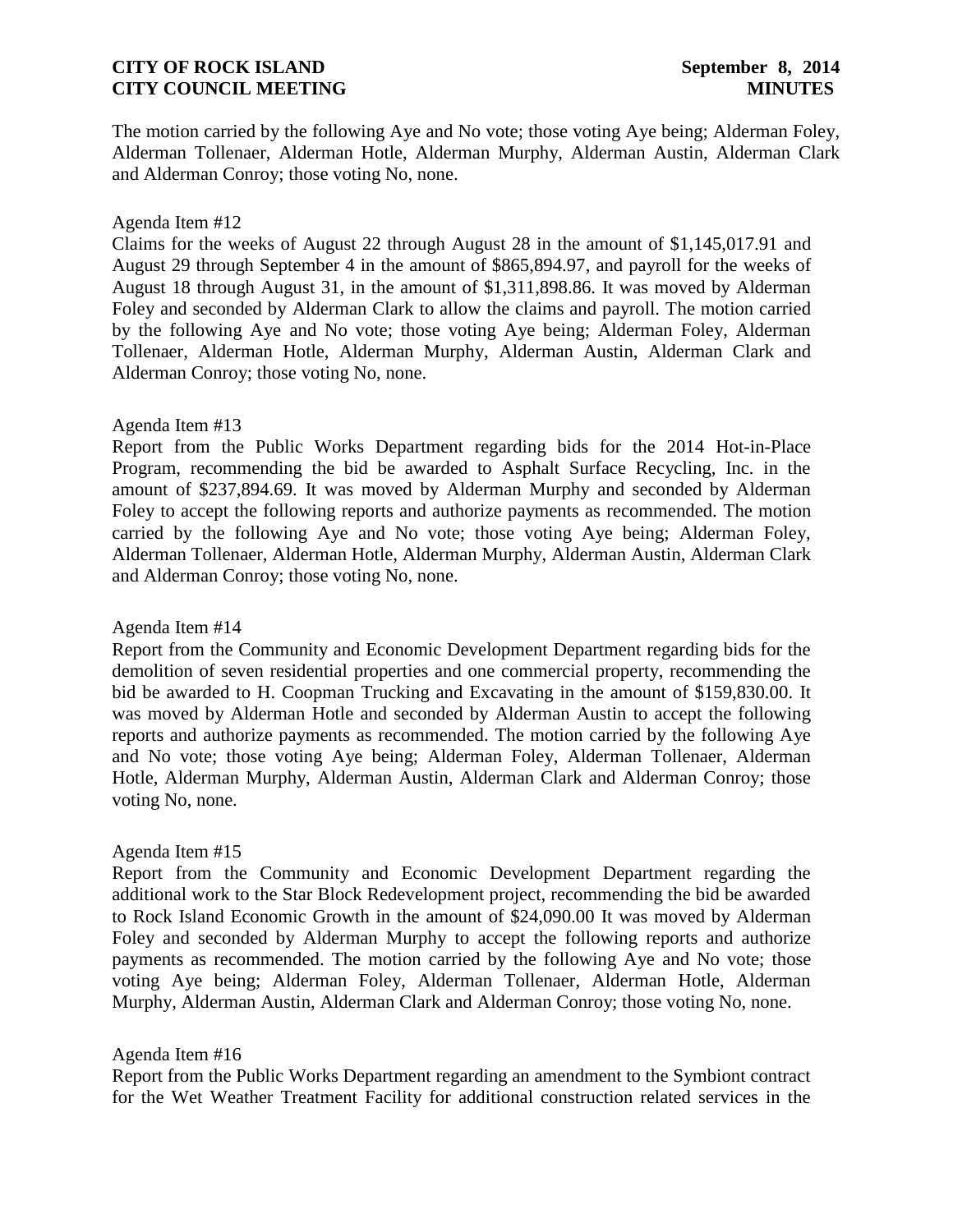amount of \$220,000.00. It was moved by Alderman Murphy and seconded by Alderman Hotle to accept the following reports and authorize payments as recommended. The motion carried by the following Aye and No vote; those voting Aye being; Alderman Foley, Alderman Tollenaer, Alderman Hotle, Alderman Murphy, Alderman Austin, Alderman Clark and Alderman Conroy; those voting No, none.

#### Agenda Item #17

[Report from the Finance Department regarding the municipal audit services provided by](http://www.rigov.org/DocumentCenter/View/7545)  [Azavar Audit Solutions, payable in the amounts of 45% of any recovered funds collected and](http://www.rigov.org/DocumentCenter/View/7545)  [45% of any future revenue they find that is not currently being collected.](http://www.rigov.org/DocumentCenter/View/7545) Alderman Conroy asked Cindy Parchert, Finance Director, if we this service was put out for bid and Parchert advised that it was not, that professional services did not have to be bid. Alderman Austin asked how this service would work with the hiring of a new Collections Manager. Parchert advised that they would have two different functions. Azavar Audit Solutions would be used to identify sales tax that is not currently being collected or collected inaccurately and the Collections Manager would be collecting monies overdue for city services. It was moved by Alderman Austin and seconded by Alderman Hotle to accept the following reports and authorize payments as recommended. The motion carried by the following Aye and No vote; those voting Aye being; Alderman Foley, Alderman Tollenaer, Alderman Hotle, Alderman Murphy, Alderman Austin, Alderman Clark and Alderman Conroy; those voting No, none.

#### Agenda Item #18

[Report from the Community and Economic Development Department regarding the purchase](http://www.rigov.org/DocumentCenter/View/7548)  [of the 20 tax auction properties for a total of \\$18,442.60.](http://www.rigov.org/DocumentCenter/View/7548) It was moved by Alderman Murphy and seconded by Alderman Hotle to accept the following reports and authorize payments as recommended. The motion carried by the following Aye and No vote; those voting Aye being; Alderman Foley, Alderman Tollenaer, Alderman Hotle, Alderman Murphy, Alderman Austin, Alderman Clark and Alderman Conroy; those voting No, none.

#### Agenda Item #19

[Report from the Community and Economic Development Department regarding the](http://www.rigov.org/DocumentCenter/View/7547)  [disposition of City Property in the Southwest Industrial Area.](http://www.rigov.org/DocumentCenter/View/7547) It was moved by Alderman Foley and seconded by Alderman Conroy to accept the following reports and authorize payments as recommended. Alderman Austin asked Mayor Pauley to clarify the circumstances regarding a second group interested in property for this type of facility. Mayor stated that although this is the second contingent purchase agreement brought before council for this type of facility, only one license for this area would be issued by the State of Illinois. He further advised that as part of the state application, they must provide proof that an acceptable site has been secured and that if the license was granted, it was to the applicant for that site and that the license was not transferrable. Alderman Hotle advised that although she was for medical marijuana, she would not be supporting the sale of this property for that use. She advised that to be consistent with an earlier council vote where a special use permit for a property in the Southwest Industrial Area was denied because the proposed use did not meet the City's developmental plan, she was going to vote against the sale of this property.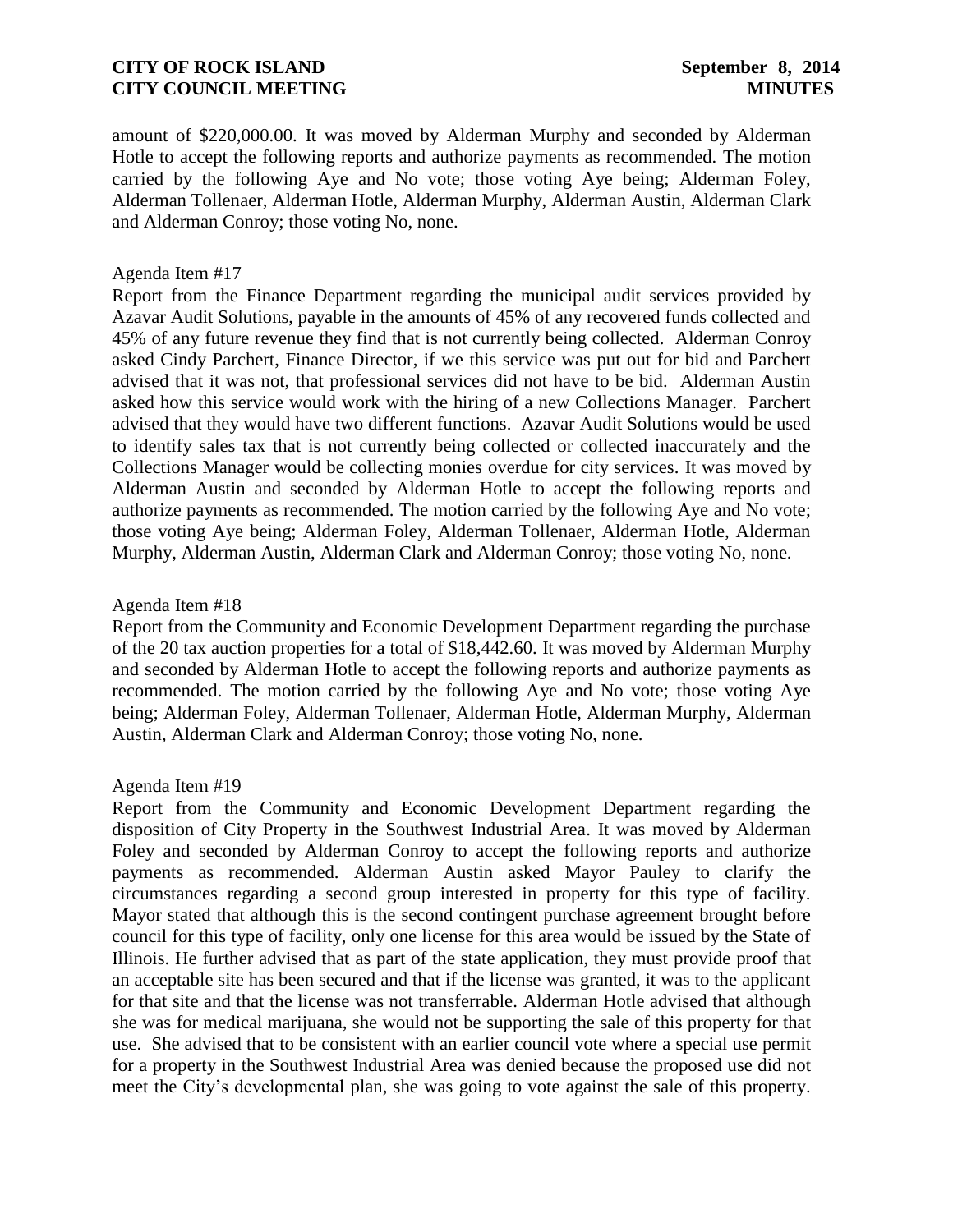With no further discussion, the motion carried by the following Aye and No vote; those voting Aye being; Alderman Foley, Alderman Tollenaer, Alderman Murphy, Alderman Austin, Alderman Clark and Alderman Conroy; those voting No, Alderman Hotle.

### Agenda Item #20

[Report from the Human Resources Department regarding a 3% General Wage Increase to](http://www.rigov.org/DocumentCenter/View/7549)  [non-affiliated employees effective September 29, 2014.](http://www.rigov.org/DocumentCenter/View/7549) It was moved by Alderman Clark and seconded by Alderman Hotle to approve the increase as recommended. Alderman Conroy stated that although he agree with the proposed increase and would be voting for it, he questioned why it was not discussed prior in an Executive Session as other wage increases have been in the past. City Manager Thomas Thomas advised that this increase was discussed earlier in the year during the budget process and the increase was passed as part of the budget as a whole in March, 2014, however, increases could be discussed in executive sessions in the future. The motion carried by the following Aye and No vote; those voting Aye being; Alderman Foley, Alderman Tollenaer, Alderman Hotle, Alderman Murphy, Alderman Austin, Alderman Clark and Alderman Conroy; those voting No, none.

#### Agenda Item #21

[Report from the City Clerk regarding a request from the Bethel Church for a sound](http://www.rigov.org/DocumentCenter/View/7529)  [amplification permit for Sunday, September 21, 2014 from 10:00 am to 1:00 pm for their](http://www.rigov.org/DocumentCenter/View/7529)  [outdoor church service and picnic to be held at 3535 38th Avenue.](http://www.rigov.org/DocumentCenter/View/7529) It was moved by Alderman Austin and seconded by Alderman Hotle to approve the event as recommended. The motion carried by the following Aye and No vote; those voting Aye being; Alderman Foley, Alderman Tollenaer, Alderman Hotle, Alderman Murphy, Alderman Austin, Alderman Clark and Alderman Conroy; those voting No, none.

## Agenda Item #22

[Report from the City Clerk regarding a request for an Activity permit from Rock Island High](http://www.rigov.org/DocumentCenter/View/7532)  [School for their Homecoming Parade to be held on Friday, September 19, 2014 from 3:30](http://www.rigov.org/DocumentCenter/View/7532)  [pm to 4:30 pm.](http://www.rigov.org/DocumentCenter/View/7532) It was moved by Alderman Tollenaer and seconded by Alderman Hotle to approve the event as recommended. The motion carried by the following Aye and No vote; those voting Aye being; Alderman Foley, Alderman Tollenaer, Alderman Hotle, Alderman Murphy, Alderman Austin, Alderman Clark and Alderman Conroy; those voting No, none.

## 23. Other Business.

Alderman Hotle spoke on the Red, White and Boom fireworks display on the riverfront over the Labor Day weekend. She said she was initially disappointed when the fireworks had been cancelled on Fourth of July, but she stated that this was the best fireworks display she has ever seen and hopes everyone was able to enjoy them. She thanked Parks Director, Bill Nelson and City staff for a job well done.

Alderman Austin advised he went on a police ride along during the evening of Saturday, September 6th. He said he tries to do this annually and was in the District at closing time. He stated that a ride along is an opportunity to experience things you may not normally be